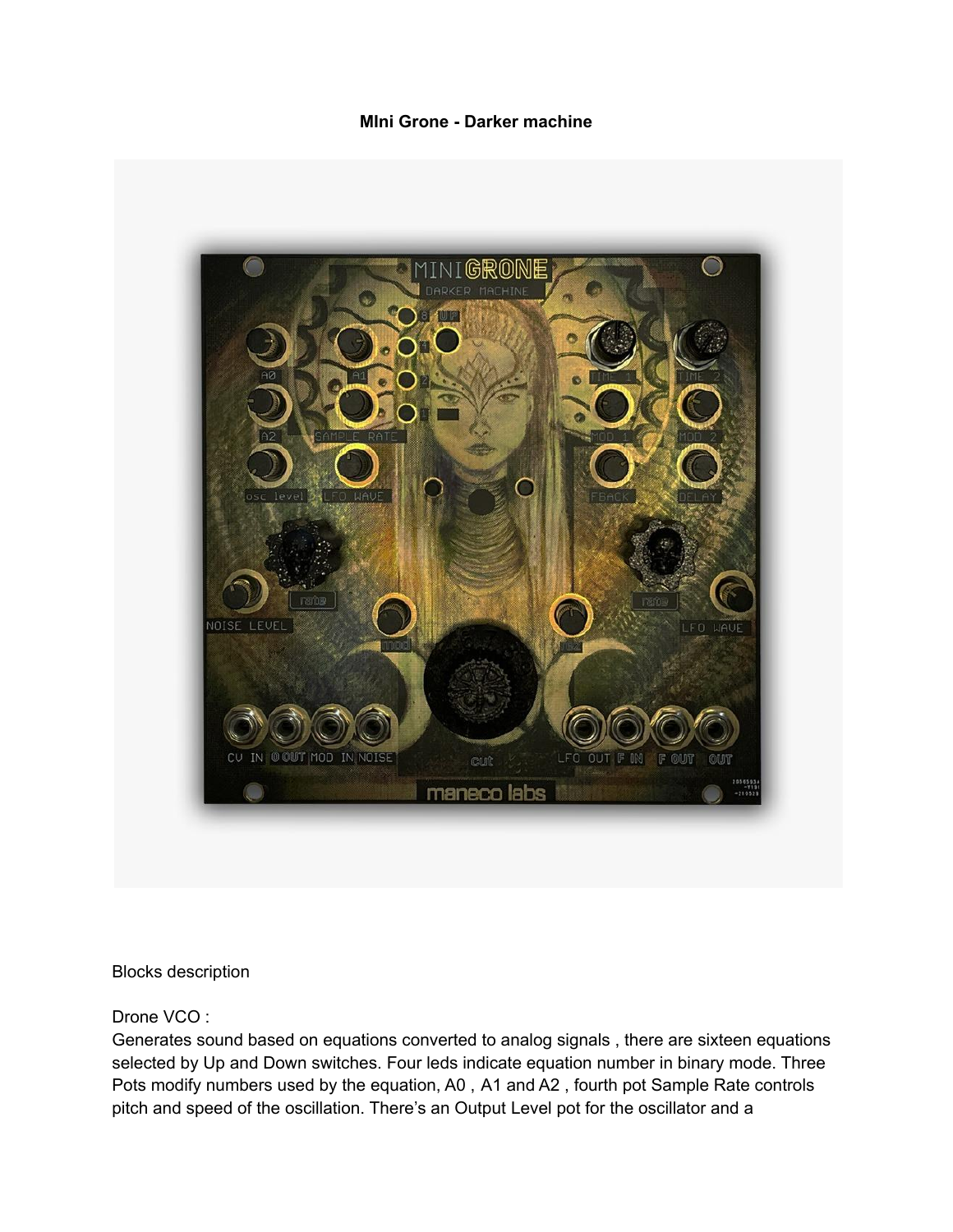dedicated jack for patching the Oscillator sound to external modules .

NOISE GENERATOR : White noise with noise level pot and noise output jack.

VCF : MS20 resonant low pass filter , with CUT frequency pot control , RESONANCE , MODULATION 1 amount pot , input and output jacks and second cv input for cut off ,labeled MOD2

LFO1 : Low frequency oscillator routed to MOD1 from VCF , RATE and WAVEFORM shape Pots.

Also routed to delay block 1

Waveforms are : ramp up, ramp down, square, triangle, sine , sweep, random levels, random slopes

LFO2 : Low frequency oscillator routed to delay block 2, RATE and WAVEFORM shape Pots.

Waveforms are : ramp up, ramp down, square, triangle, sine , sweep, random levels, random Slopes

DELAYS BLOCK:

2 delay lines in parallel sharing feedback and blend controls. Time 1 and mod 1 control delay block 1 , time 2 and mod 2 control delay block 2